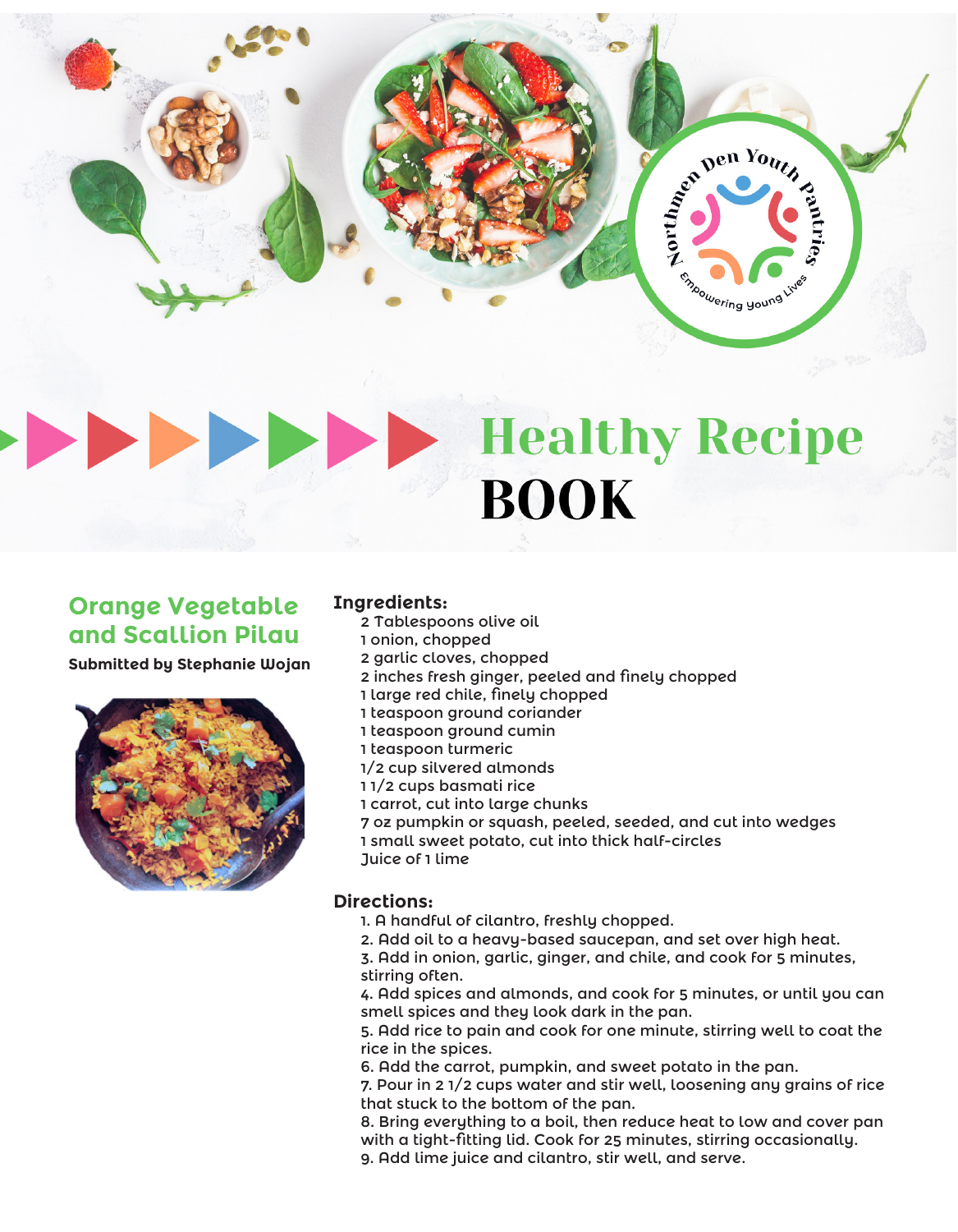# **Roast Butternut Squash**

**Submitted by Kathy Petersen**



# **Ingredients:**

- 1 large butternut squash or 2 small ones
- 2 tablespoons olive oil
- 6 tablespoons unsalted butter
- A few sprigs of thyme
- 2 garlic cloves, sliced
- salt and black pepper

### **Directions:**

- 1. Preheat the over to 375F
- 2. Cut the squash in half lengthwise and scoop out the seeds and pith with a spoon.
- 3. Cut each half into 3-4 wedges, according to the size of the squash. There is no need to peel them.
- 4. Put the oil and butter in a roasting pan and heat on top of the stove until melted. Add the wedges of butternut squash and baste the pieces turning them carefully to cover. Push the springs of thyme and slices of garlic in the wedges and sprinkle with salt and pepper.
- 5. Roast in the preheated oven for 30 minutes, turning the pieces over a couple of times to brown them lightly as they finish cooking.

**SPECIAL NOTES:** Arguably the best-tasting squash and deep gold when roasted, butternut squash is an ideal accompaniment to so many dishes. If you roast it at a high heat, it will brown like a potato, or when cooked more gently, it marries well with fresh herbs.

# **Lemony Shrimp and Bean Stew**

**Submitted by Jill Whelan**



# **Ingredients:**

- 1 teaspoon fresh lemon zest and
- 2 tablespoons juice
- 1 teaspoon sweet or smoked paprika
- 2 garlic cloves, grated
- Kosher salt and black pepper
- 1 pound peeled, deveined large shrimp (tails removed)
- 4 tablespoons unsalted butter (1/2 stick)
- 2 large leeks, trimmed, then halved lengthwise, white and light green parts sliced crosswise
- 1/2-inch thick (or 1 large onion minced)
- 1 (15-ounce) can cannellini beans or other white beans, rinsed
- 2 cups chicken stock or vegetable stock
- 2 tablespoons finely chopped fresh parsley (optional)
- Toasted bread, for serving (optional)

### **Directions:**

1. In a medium bowl, combine lemon zest, paprika, garlic, 3/4 teaspoon salt, and 3/4 teaspoon pepper. Toss in shrimp and coat with spices.

2. Melt butter in a large pot. Once butter begin to foam, add shrimp and cook, stirring occasionally, until shrimp is pink and starting to curl (2-3 minutes). Transfer shrimp to a plate, set aside.

3. Add leeks, season with salt and pepper, and cook over medium heat until leeks are soft and start to brown on edges (4-5 minutes). 4. Add in beans and broth, bring everything to a boil over high heat. Lower heat and simmer for 8 to 10 minutes.

5. Stir in shrimp and any juices on the plate, parsley, and lemon juice, and season with salt and pepper.

6. Serve immediately with toasted bread.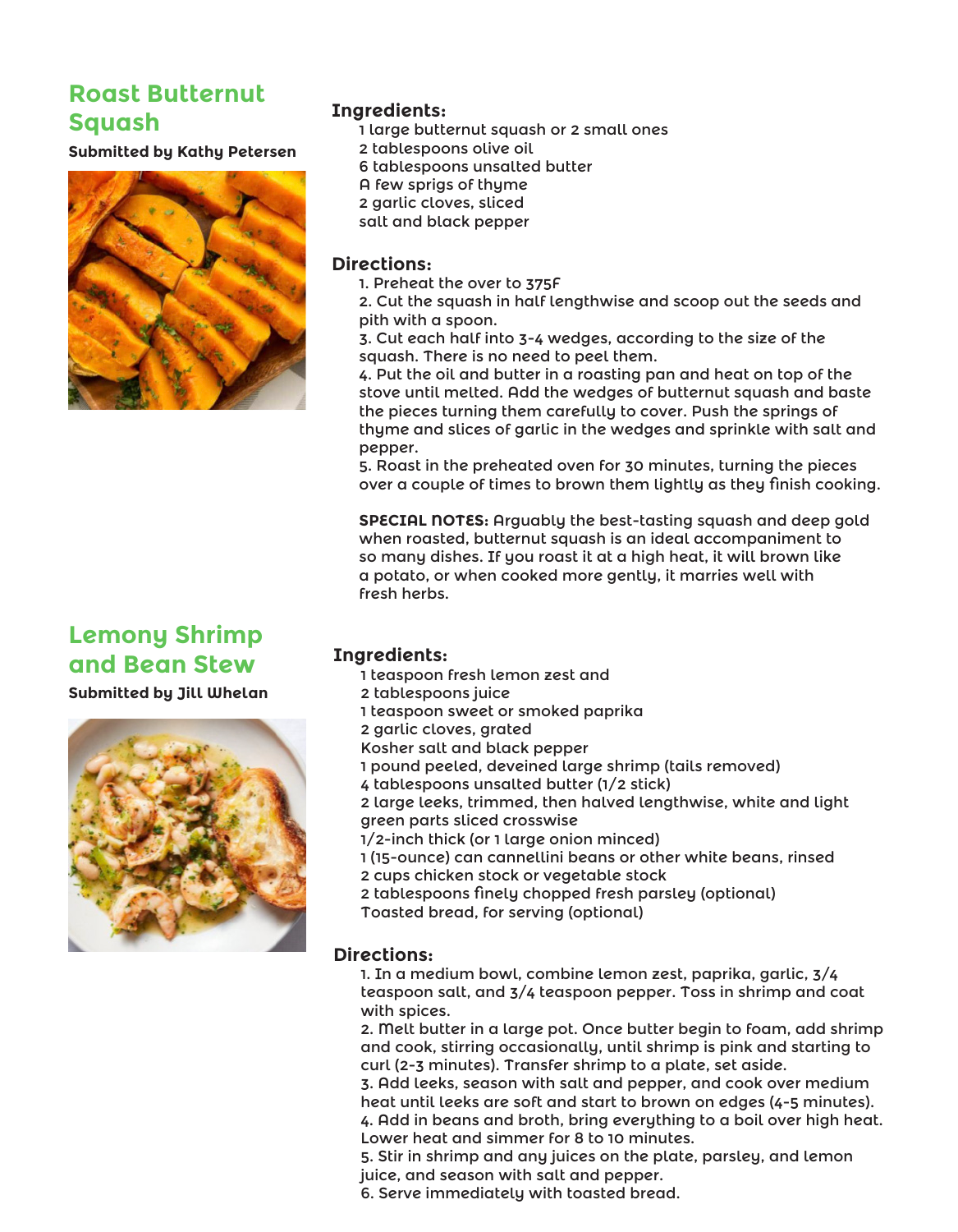# **Dutch Pea Soup**

### **Submitted by Lyssa Schmidt**



# **Ingredients:**

- 1 lb dried peas
- 1 16-inch piece smoked sausage, cut into bite-size pieces
- 3 quarts water
- 1 cup chopped celery
- 1 cup chopped onion
- 3 potatoes, cubed
- 2 carrots, sliced
- salt and pepper

### **Directions:**

- 1. Soak peas overnight in cold water. Drain.
- 2. Cook meat and peas in 3 quarts water on low heat 2 1/2 to 3 hours.
- 3. Add the next 4 ingredients and seasonings. Simmer another 1 1/2 to 2 hours.
- 4. Soup should be very thick when finished.
- \*\*Crusty French bread is wonderful with this soup.

# **Tuna Muffins**

**Submitted by Marcia O'Neil**



### **Ingredients:**

- 2 cans (7 oz. each) tuna in water, drained
- 1 pkg. (8 oz) softened cream cheese
- 2 T apple cider vinegar
- 3 English muffins, split and lightly toasted
- 6 Slices of Colby cheese

### **Directions:**

- 1. Mix tuna with cream cheese and apple cider vinegar (or sherry)
- 2. Heap onto English muffin halves
- 3. Top each with a slice of cheese
- 4. Bake at 350 for 10 minutes or until cheese melts

# **Creamy Corn Casserole**

**Submitted by Marcia O'Neil**



### **Ingredients:**

- 1 can (16 oz) cream-style corn
- 1/4 cup melted butter
- 1/2 cup plus
- 2 T cornbread mix (Jiffy)
- 1/4 cup water
- 1 medium onion, finely chopped
- 1 egg, beaten salt

### **Directions:**

- 1. Combine all ingredients in a large bowl.
- 2. Pour into a 1 1/2-quart casserole.
- 3. Bake at 350 for 40 minutes or until set.